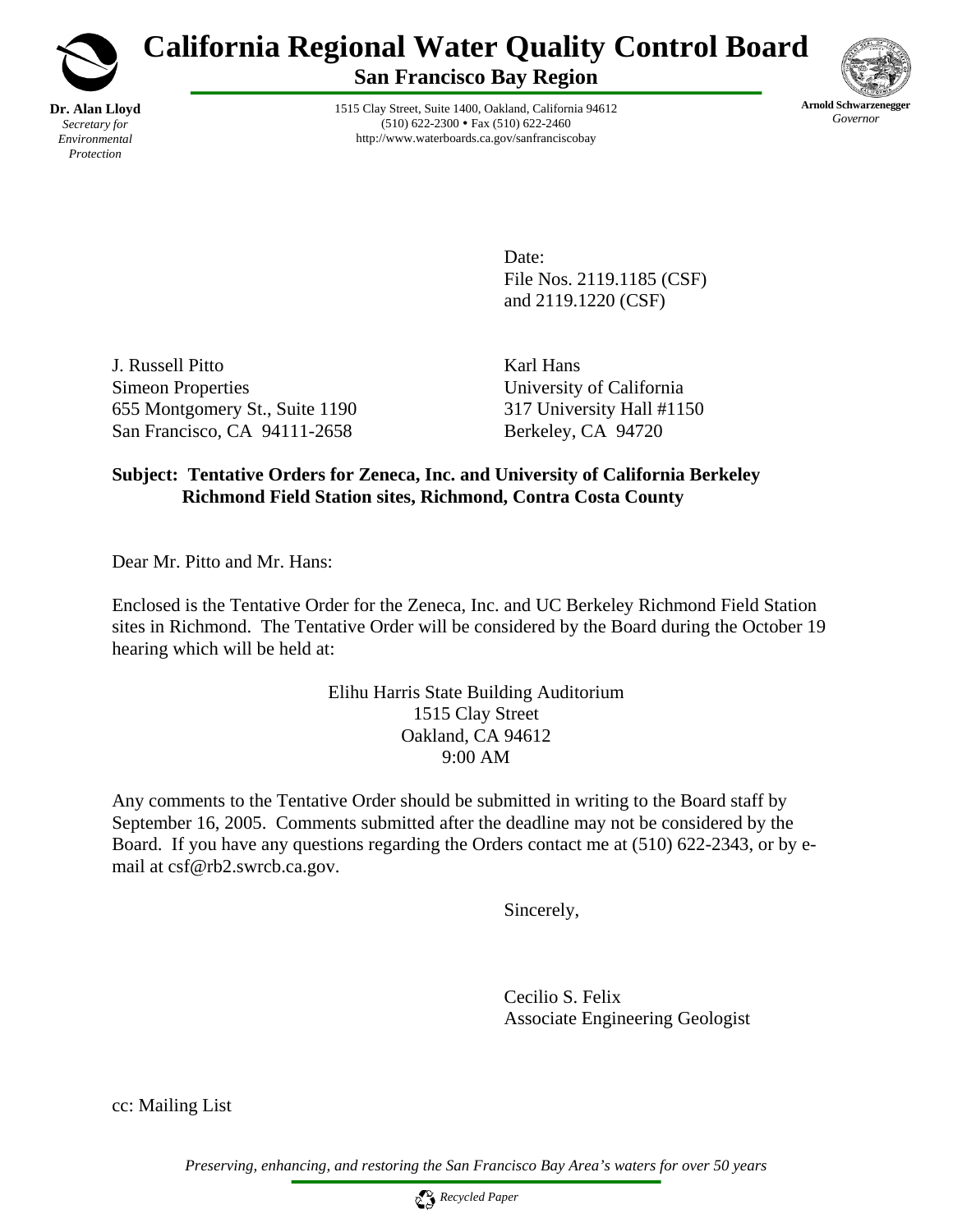## $- 2 -$

#### Mailing List

Lee Erickson Zeneca Inc. P.O. Box 15437 Wilmington DE 19850-5437

William Carson LFR 1900 Powell Street, 12th Floor Emeryville, CA 94608-1827

Diana Graham Keller and Heckman LLP 50 California St., Suite 1500 San Francisco, CA 94111

Susan Cronk Simeon Properties 2257-K Larkspur Landing Circle Larkspur, CA 94939

Neil Ziemba IRG Assumption, LLC 165 North Main Street Sebastopol, CA 95472

Terry Tamminen Cal EPA 1001 I Street P.O. Box 2815 Sacramento, CA 95812-2815

Rick Brausch Cal EPA 1001 I St. P.O. Box 2815 Sacramento, CA 95812-2815

Celeste Cantu SWRCB P.O. Box 100 Sacramento, CA 95812

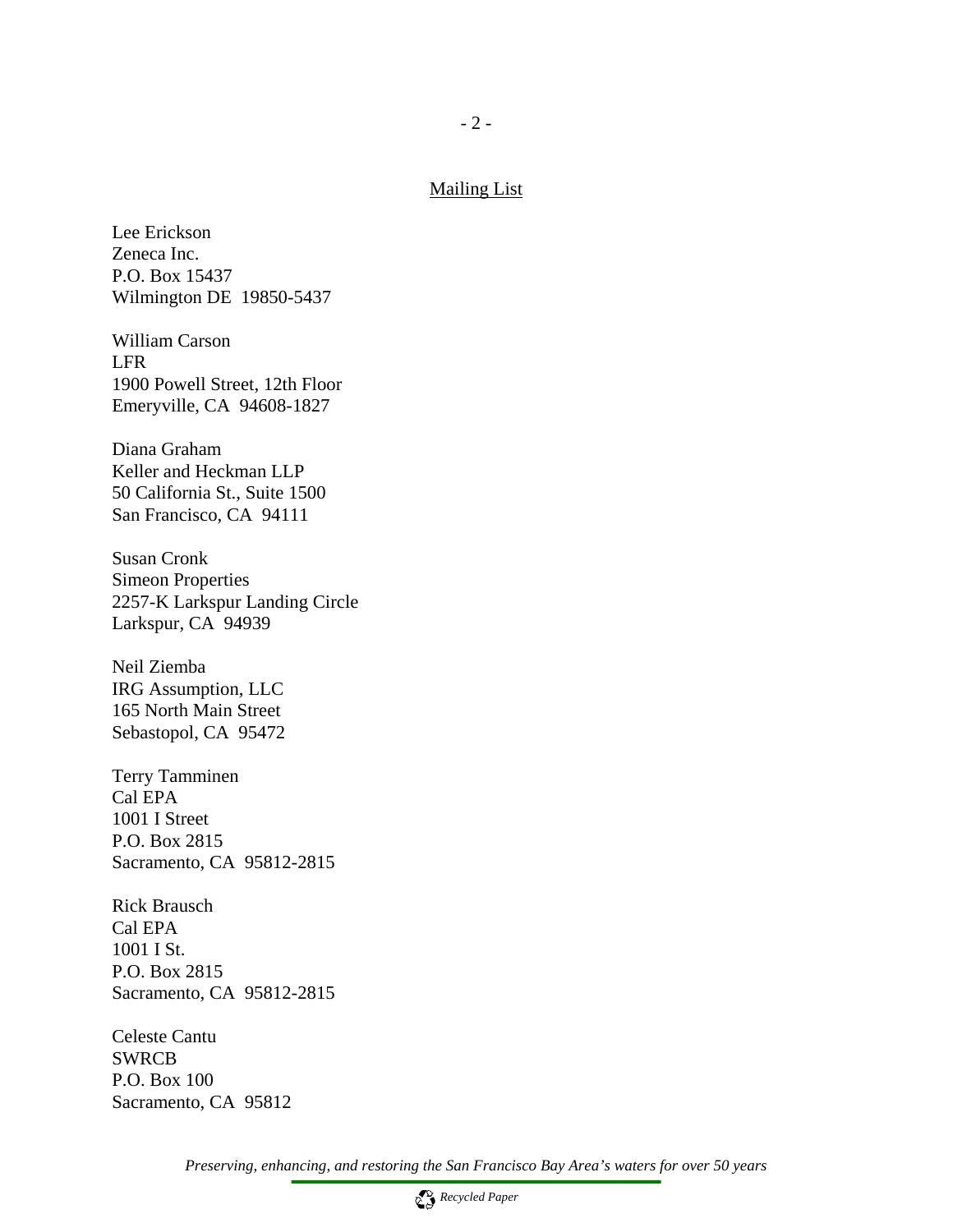Assemblywoman Loni Hancock 712 El Cerrito Plaza El Cerrito, CA 94530

Senator Don Perata 1515 Clay St, #2202 Oakland, CA 94612

Dorothy Rice DTSC P.O. Box 806 Sacramento, CA 95812-0806

Barbara Cook DTSC 700 Heinz Avenue, Suite 200 Berkeley, CA 94710

Mohinder Sandhu DTSC Hazardous Waste Management Program 700 Heinz Avenue, Suite 200 Berkeley, CA 94710

Dr. Wendel Brunner Public Health Director Contra Costa County Health Services Department 597 Center Avenue, Ste 200 Martinez, CA 94553

Dr. Mike Kent Contra Costa Health Services Department 597 Center Ave., #115 Martinez, CA 94553

Barry Cromartie City of Richmond Planning Department 1401 Marina Way South Richmond, CA 94804

Irma Anderson, Mayor City of Richmond South 1401 Marina Way South Richmond, CA 94804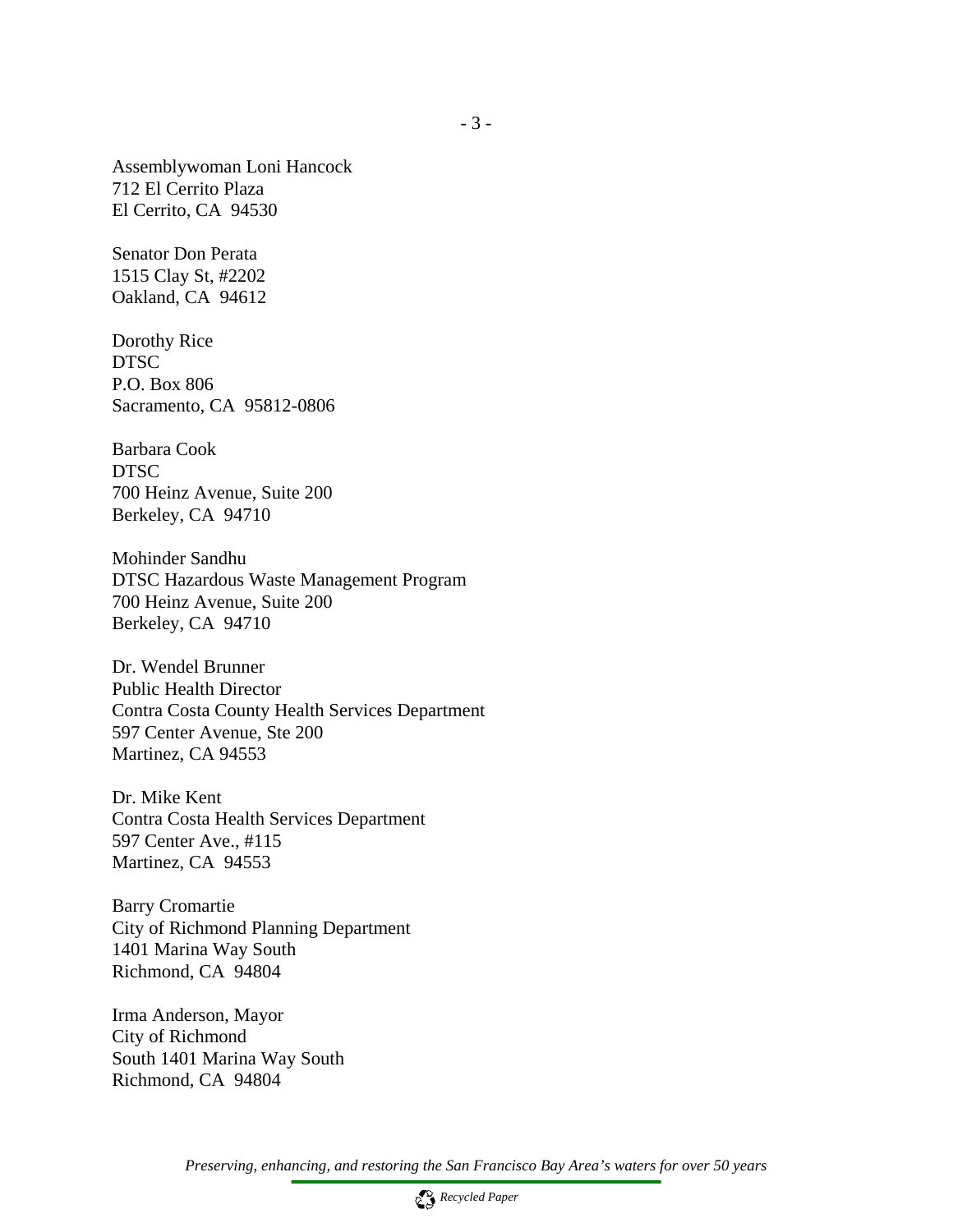Heidi Vonblum Environmental Science Associates 225 Bush St., Ste 1700 San Francisco, CA 94104

Jack Bean Bay Area Air Quality Management District 939 Ellis St. San Francisco, CA 94109

#### Mailing List for MSOU Neighboring Business

Jesse Kray and Sherry Padgett Kray Cabling, Inc. 1344 S. 49th St. Richmond, CA 94804

Eric Blum Blum Properties, LLC 1837 San Benito St. Richmond, CA 94804

Donald and Mary Lou Peckham 2640 Fox Circle Walnut Creek, CA 94596

W. Bourke Harris Christie Constructors 4925 Seaport Ave. Richmond, CA 94804

Stanley Teaderman Allied Propane Service 5000 Seaport Ave. Richmond, CA 94804

Wawrzyniec Radziak Uni Marble Inc. 1336 S. 49th St. Richmond, CA 94804

Mark Erickson Erickson Outdoors, Inc. 1445A South 50th St.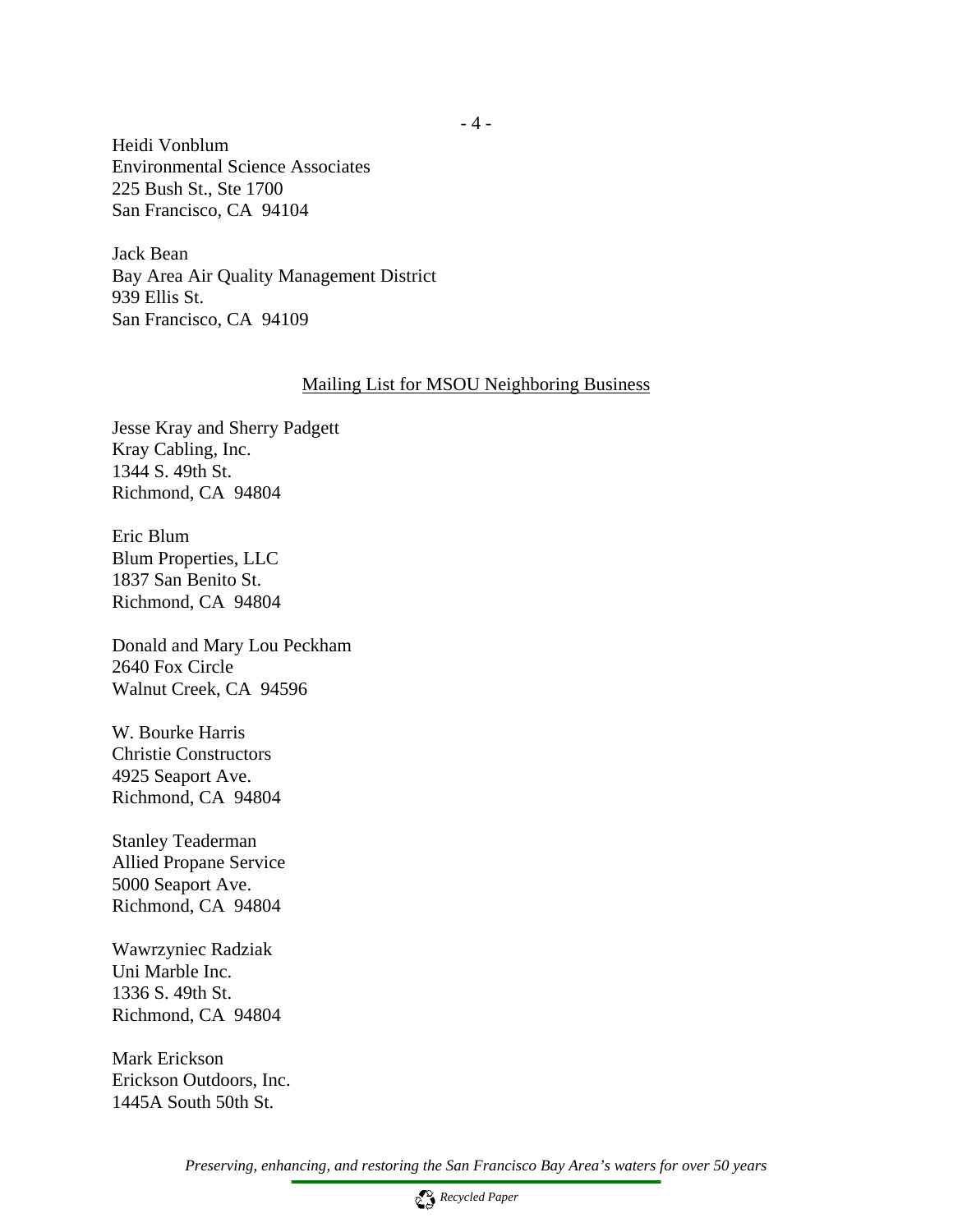#### Richmond, CA 94804

Christel D. Bieri Heliodyne, Inc. 4910 Seaport Ave. Richmond, CA 94804

Gary Eckman Eckman Industries, Inc. 1333 South 51st St. Richmond, CA 94804

Chandra Mutha SSP Data Products 1304 South 51st St. Richmond, CA 94804

Frank Lopez Creative Sign Co. 1356 S. 50th St. Richmond, CA 94804

Madeleine Fergusun Reliable Electric 6331 Fairmount Ave. #305 El Cerrito, CA 94530

John Chandler Mackenzie Steel Inc. 1376 S. 50th St. Richmond, CA 94804

Donna Kubuy Berkeley Medevices 1330 S. 51st St. Richmond, CA 94804

Stephen Suda Bay View Studieos 1368 S. 49th St. Richmond, CA 94804

James Laner Laner Electric Supply Co. Inc. 1310 S. 51st St.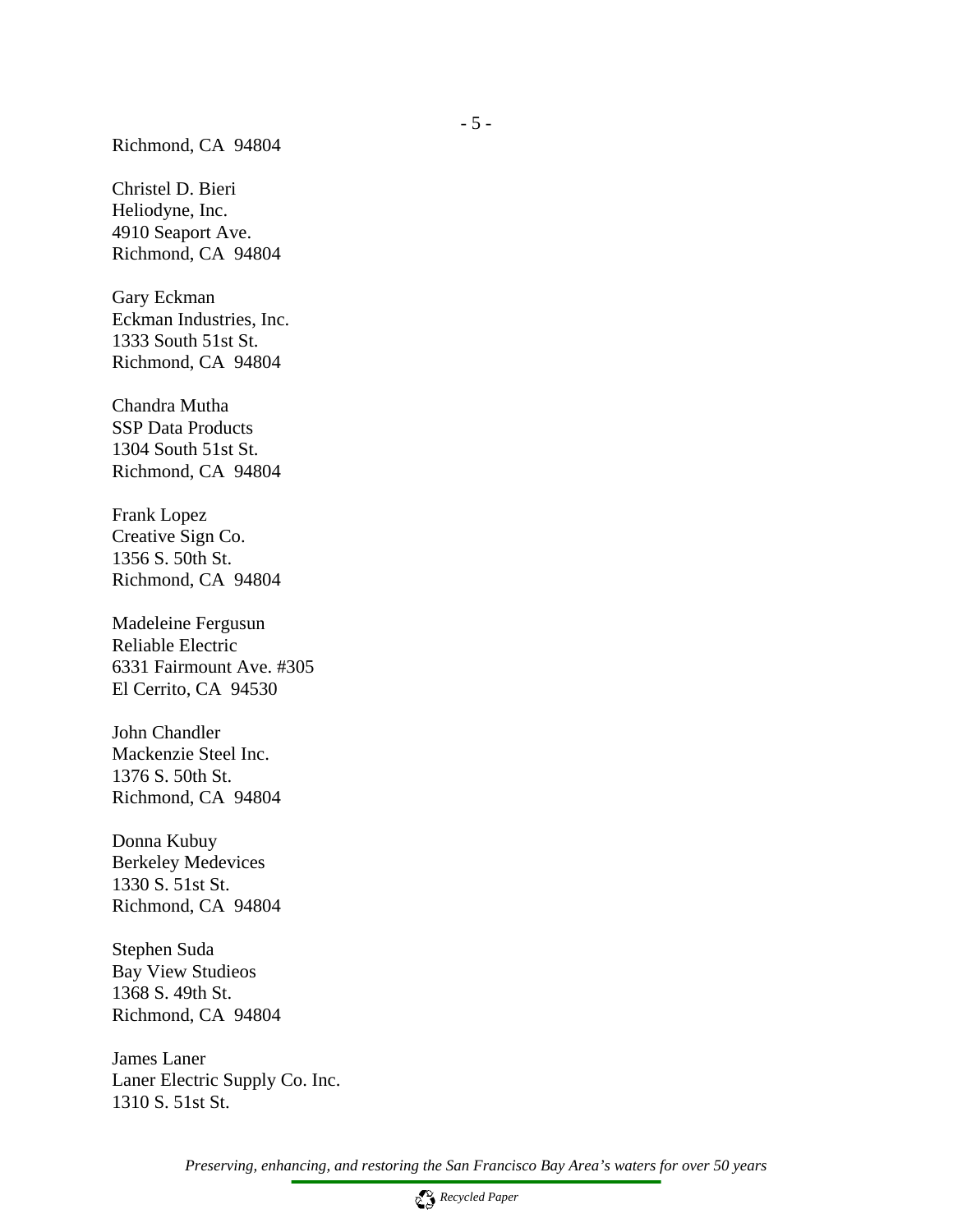Timothy F. Calhoun 1360 W. 49th St. Richmond, CA 94804

Raymond Doving Seaport Stainless 5021 Seaport Ave. Richmond, CA 94804

Bob Vranka ESA 436 14th St. Oakland, CA 94612

Kayla Feder Jeff Hohenstein Aikido of Berkeley 1352 S. 49th St. Richmond, CA 94804

Karen Leong Fenton 83 Southwind Circle Richmond, CA 94804

Ethel Dodson 396 South St. Richmond, CA 94804

Dr. Henry Clark West County Toxics Coalition 1019 Macdonald Ave. Richmond, CA 94801

Claudia Carr BARRD 135 Giannini Hall University of California Berkeley, CA 94720

Robert Cheasty Citizens for Eastshore State Park 1604 Solano Ave. Berkeley, CA 94707